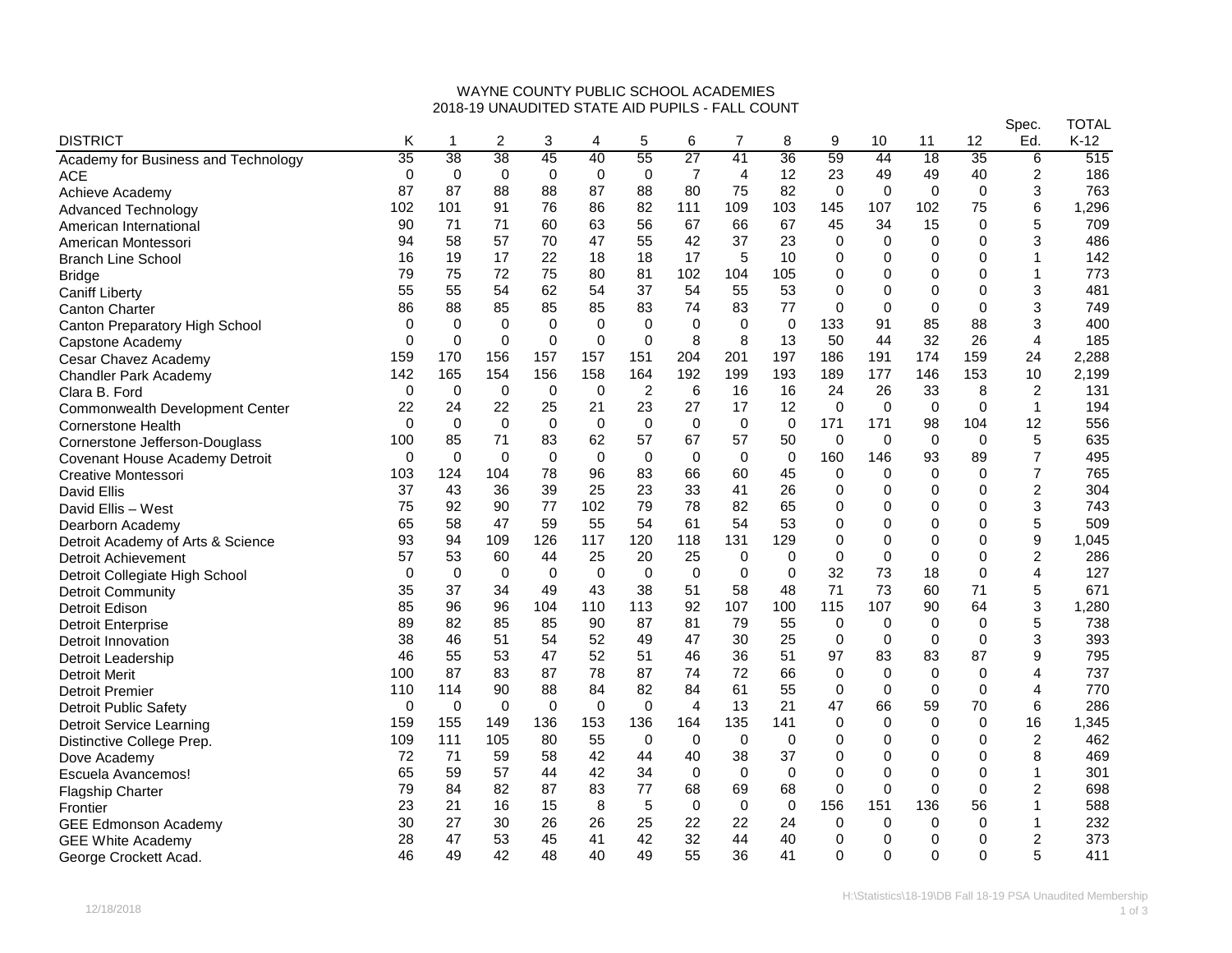## WAYNE COUNTY PUBLIC SCHOOL ACADEMIES 2018-19 UNAUDITED STATE AID PUPILS - FALL COUNT

|                                               |          |             |             |             |             |             |             |             |             |                |                |                |                | Spec.           | TOTAL  |
|-----------------------------------------------|----------|-------------|-------------|-------------|-------------|-------------|-------------|-------------|-------------|----------------|----------------|----------------|----------------|-----------------|--------|
| <b>DISTRICT</b>                               | Κ        | 1           | 2           | 3           | 4           | 5           | 6           | 7           | 8           | 9              | 10             | 11             | 12             | Ed.             | $K-12$ |
| George Washington Carver                      | 76       | 58          | 64          | 73          | 53          | 54          | 50          | 54          | 51          | $\overline{0}$ | $\overline{0}$ | $\overline{0}$ | $\overline{0}$ | $6\overline{6}$ | 538    |
| Global Heights                                | 46       | 45          | 45          | 42          | 36          | 43          | $\mathbf 0$ | 0           | 0           | $\Omega$       | 0              | 0              | 0              | 2               | 259    |
| <b>Hamilton Academy</b>                       | 28       | 19          | 33          | 28          | 18          | 25          | 24          | 18          | 11          | 0              | 0              | 0              | 0              | 3               | 206    |
| Hamtramck Charter                             | 55       | 55          | 63          | 63          | 61          | 58          | 62          | 59          | 61          | $\Omega$       | 0              | 0              | 0              | $\overline{2}$  | 538    |
| Hanley                                        | 84       | 82          | 71          | 73          | 73          | 72          | 65          | 63          | 62          | $\mathbf 0$    | $\mathbf 0$    | $\mathbf 0$    | 0              | 3               | 647    |
| Henry Ford Academy                            | 0        | 0           | 0           | 0           | 0           | $\mathbf 0$ | $\Omega$    | $\mathbf 0$ | $\mathbf 0$ | 150            | 126            | 128            | 104            | 8               | 515    |
| Henry Ford Academy: School for Creative Study | 69       | 71          | 63          | 67          | 65          | 64          | 108         | 126         | 137         | 137            | 138            | 131            | 100            | 9               | 1,284  |
| <b>Highland Park</b>                          | 50       | 39          | 39          | 45          | 45          | 30          | 30          | 38          | 43          | 0              | 0              | 0              | 0              | 7               | 366    |
| Hope Academy                                  | 61       | 65          | 59          | 60          | 57          | 50          | 68          | 59          | 53          | 0              | 0              | $\mathbf 0$    | 0              | 4               | 535    |
| Hope of Detroit Acad.                         | 80       | 73          | 69          | 71          | 88          | 86          | 87          | 90          | 83          | 75             | 60             | 45             | 25             | 10              | 940    |
| <b>Inkster Preparatory</b>                    | 37       | 52          | 43          | 33          | 11          | 3           | 0           | 0           | $\mathbf 0$ | 0              | $\mathbf 0$    | 0              | $\mathbf 0$    | 1               | 180    |
| Jalen Rose Leadership                         | $\Omega$ | 0           | 0           | $\mathbf 0$ | $\mathbf 0$ | $\Omega$    | $\Omega$    | 0           | $\mathbf 0$ | 119            | 102            | 93             | 91             | 7               | 411    |
| James and Grace Lee Boggs                     | 18       | 14          | 10          | 15          | 20          | 13          | 16          | 19          | 12          | $\Omega$       | $\mathbf 0$    | $\mathbf 0$    | $\Omega$       | $\overline{2}$  | 137    |
| Joy Preparatory Acad.                         | 50       | 55          | 43          | 44          | 41          | 24          | 40          | 25          | 29          | $\Omega$       | 0              | 0              | 0              | 3               | 355    |
| <b>Keystone Charter</b>                       | 113      | 84          | 89          | 87          | 86          | 87          | 83          | 80          | 68          | 0              | 0              | $\mathbf 0$    | 0              | 3               | 779    |
| Legacy Charter                                | 83       | 78          | 90          | 83          | 83          | 85          | 84          | 81          | 76          | $\mathbf 0$    | $\mathbf 0$    | $\mathsf 0$    | 0              | 6               | 747    |
| MacDowell Preparatory Academy                 | 41       | 37          | 40          | 42          | 27          | 24          | 48          | 52          | 50          | $\Omega$       | $\Omega$       | 0              | $\Omega$       | 4               | 366    |
| Madison Carver Academy                        | 79       | 83          | 87          | 87          | 80          | 85          | 67          | 55          | 56          | 0              | 0              | 0              | 0              | 8               | 686    |
| Martin Luther King Jr.                        | 65       | 58          | 51          | 42          | 41          | 29          | 36          | 41          | 34          | $\Omega$       | 0              | 0              | 0              | $\Omega$        | 397    |
| Marvin Winans Academy                         | 47       | 64          | 69          | 52          | 59          | 43          | 70          | 58          | 56          | $\Omega$       | 0              | 0              | 0              | 3               | 520    |
| Metro Charter Academy                         | 76       | 78          | 81          | 82          | 85          | 85          | 81          | 74          | 80          | 0              | 0              | 0              | 0              | 4               | 726    |
| Michigan Educational Choice Center            | 16       | 35          | 29          | 29          | 31          | 29          | 41          | 27          | 24          | $\mathbf 0$    | $\mathbf 0$    | $\mathsf 0$    | $\Omega$       | 3               | 263    |
| New Paradigm College Prep                     | 17       | 19          | 20          | 16          | 3           | 8           | 0           | $\mathbf 0$ | $\Omega$    | $\Omega$       | 0              | 0              | $\Omega$       | 0               | 83     |
| New Paradigm Glazer/Loving                    | 51       | 55          | 46          | 41          | 45          | 36          | 29          | 19          | 19          | 0              | 0              | $\mathbf 0$    | $\Omega$       | $\overline{2}$  | 341    |
| New School High                               | 0        | $\mathbf 0$ | $\mathbf 0$ | $\mathbf 0$ | $\mathbf 0$ | $\mathbf 0$ | $\Omega$    | $\mathbf 0$ | 0           | 13             | 26             | 22             | 19             | 1               | 82     |
| Oakland International                         | 71       | 39          | 56          | 57          | 48          | 52          | 49          | 54          | 44          | 107            | 124            | 88             | 53             | $\overline{4}$  | 845    |
| Old Redford Academy                           | 128      | 118         | 139         | 126         | 100         | 101         | 115         | 115         | 121         | 203            | 187            | 175            | 127            | 25              | 1,779  |
| Pathways Academy                              | $\Omega$ | $\Omega$    | $\Omega$    | $\Omega$    | $\Omega$    | $\Omega$    | $\Omega$    | 12          | 9           | 55             | 44             | 15             | 11             | 3               | 148    |
| Pembroke Academy                              | 98       | 30          | 33          | 31          | 27          | 25          | 0           | $\mathbf 0$ | $\Omega$    | $\Omega$       | 0              | 0              | $\Omega$       | 0               | 244    |
| Ply. Educational Center                       | 55       | 75          | 52          | 56          | 46          | 48          | 65          | 49          | 58          | 0              | 0              | $\mathbf 0$    | $\Omega$       | 4               | 507    |
| <b>Plymouth Scholars</b>                      | 101      | 87          | 90          | 90          | 87          | 91          | 76          | 79          | 66          | 0              | 0              | 0              | 0              | 3               | 769    |
| Quest Academy                                 | 92       | 89          | 89          | 89          | 88          | 86          | 83          | 82          | 66          | $\Omega$       | 0              | 0              | 0              | 6               | 769    |
| <b>Regent Park Scholars</b>                   | 102      | 104         | 90          | 85          | 87          | 86          | 80          | 59          | 51          | $\mathbf 0$    | $\mathbf 0$    | 0              | $\Omega$       | 5               | 748    |
| Riverside Academy                             | 72       | 64          | 66          | 69          | 71          | 66          | 83          | 85          | 79          | 96             | 85             | 76             | 43             | 5               | 957    |
| <b>Rutherford Winans</b>                      | 31       | 39          | 37          | 28          | 25          | 19          | $\mathbf 0$ | $\mathbf 0$ | 0           | $\Omega$       | 0              | $\mathbf 0$    | $\Omega$       | 1               | 179    |
| South Canton Scholars                         | 110      | 89          | 88          | 85          | 87          | 88          | 76          | 73          | 83          | 0              | $\mathbf 0$    | $\mathbf 0$    | $\Omega$       | 2               | 780    |
| Southwest Detroit Lighthouse                  | 38       | 33          | 49          | 39          | 45          | 52          | 52          | 39          | 39          | $\mathbf 0$    | $\mathbf 0$    | 0              | $\Omega$       | $\overline{c}$  | 386    |
| Star International Academy                    | 124      | 144         | 131         | 138         | 138         | 135         | 137         | 122         | 121         | 114            | 88             | 86             | 78             | 6               | 1,562  |
| Summit Academy-Flat Rock                      | 32       | 26          | 44          | 32          | 25          | 24          | 28          | 26          | 21          | 0              | $\mathbf 0$    | 0              | 0              | 3               | 261    |
| Summit Academy-North                          | 100      | 116         | 145         | 131         | 104         | 140         | 144         | 150         | 152         | 190            | 156            | 163            | 130            | 21              | 1.841  |
| <b>Taylor Exemplar</b>                        | 103      | 91          | 95          | 90          | 92          | 92          | 83          | 74          | 67          | 0              | $\mathbf 0$    | 0              | 0              | 4               | 791    |
| <b>Taylor Preparatory High School</b>         | 0        | 0           | 0           | 0           | 0           | $\mathbf 0$ | $\mathbf 0$ | 0           | 0           | 128            | 111            | 104            | 84             | 6               | 432    |
| Timbuktu Academy                              | 48       | 47          | 54          | 58          | 55          | 49          | 46          | 39          | 37          | $\Omega$       | $\Omega$       | $\Omega$       | $\Omega$       | 4               | 436    |